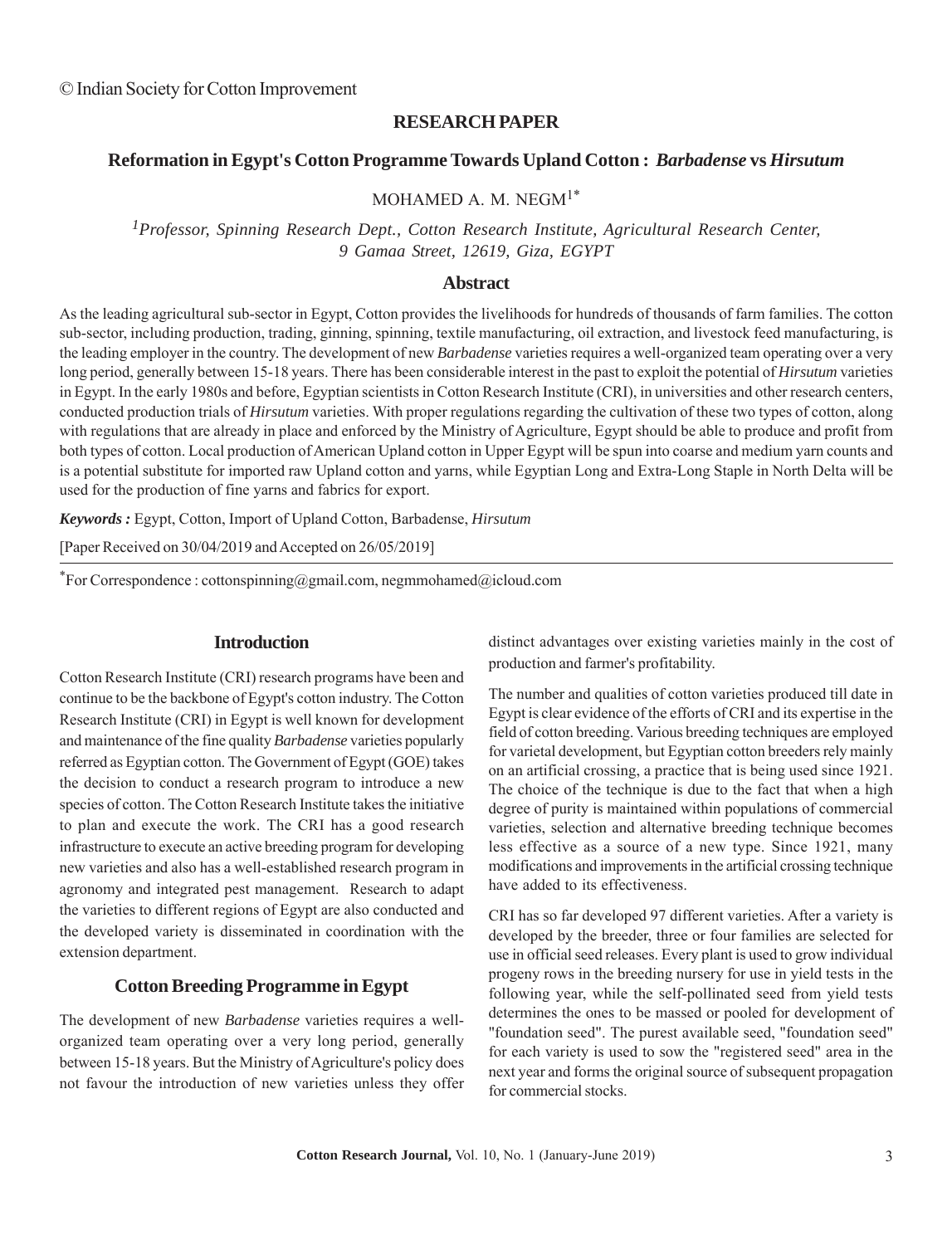The CRI ensures that a different government farm is chosen for the propagation of each variety to prevent mixing and crossing. Later, after leaving the government farms "Certified seed" is placed out on a contract with the agrarian reform cooperatives and single growers, for multiplication. The seed producers agree to return the seed to the Central Administration for Seed Production of the Ministry of Agriculture. All agricultural operations and agricultural practices and ginning of contracted seed production areas are under the supervision of the seed department.

# **Initial experiments with** *Hirsutum* **cotton in Egypt**

There has been considerable interest in the past to harness the potential of *Hirsutum* in Egypt. In the early 1980s and before, Egyptian scientists in CRI, in universities and other research centers conducted production trials of Hirsutum. The results of the research on Upland Cotton *(Hirsutum)* production are as follow:

The Academy of Scientific Research and Technology (ASRT-1985) in collaboration with the Ministry on Agriculture and Cotton Research Institute launched field trials program in 1981 and 1982 to evaluate 28 American Upland cotton varieties *G. Hirsutum.* The objectives of the program included:

- Introduce new varieties characterized by high yield potential and early maturity 120-130 days and suitable for Upper Egypt.
- To improve the economic use of land, by the allocation of more land for food crops.
- To improve the use of scarce water by reducing water requirements for cotton.
- To supply Medium Long Staple and cheap raw cotton to fulfill the requirements of the local spinning and textile industry.
- To assess the potential of introducing profitable crops within the cotton rotation.

Four G. *Hirsutum* varieties (McNaire 220, McNaire 235, Tamcot CAMD-E and Tamcot Sp37H) were tested and compared with several varieties of Egyptian cotton *G. Barbadense* at Nubaria Company, Alexandria University, Zagazig University, the National Research Center at Qalubia , Fayyoum, Agricultural Research center at Giza, Cairo University, Assiut University and Shandaweel Agricultural research station in Sohag Governorate. The outcome of the trials are:

1. The yields of American Upland cotton varieties were significantly higher (around 5000 kg/ha of seed cotton, 2020 kg/ ha of lint) than the Egyptian cotton varieties (around 2250 kg/ha of seed cotton, 833 kg/ ha of lint) grown in the same location, as shown in **Fig 1.**



**Fig. 1:** Yield comparison between McNaire 220 and Egyptian cotton variety

Source: Academy of Scientific Research and Technology, Final report of Short season and high yield cotton project ( 1985)

- 2. American Upland cotton "*Hirsutum* varieties" matured much earlier than the Egyptian cotton varieties (about 120-130 days compared with 170-190 for Egyptian varieties) and could thus be cultivated after winter crops.
- 3. American Upland cotton "*Hirsutum* varieties" used significantly less water than Egyptian cotton. Upland cotton required five to seven irrigations, while Egyptian varieties required on an average nine irrigations.

Although the *Hirsutum* varieties seem to have certain production advantages over the Egyptian varieties, the majority of Egyptian cotton breeders were worried about the possibility of genetic contamination of the fine quality Egyptian cotton varieties by the coarse quality *Hirsutum*. As a result, the CRI terminated these trials.

# **Need for promotion of** *Hirsutum* **in Egypt?**

Previous experience with *Hirsutum* was positive. If the experiments in the 1980s are good indicators, growers of *Hirsutum* in Egypt can anticipate high yields.

The introduction of *Hirsutum* cotton in Egypt would require a long commitment by CRI to maintain and constantly improve the existing varieties and develop new varieties. Should the Government commit itself to the introduction of this new species of cotton? i.e. the newly developed *Hirsutum* variety, Non-GMO and close pollinated to avoid any genetic contamination between Egyptian cotton and *Hirsutum*. Should the Government change its one cotton policy?

The strong arguments for considering to change the one cotton policy are: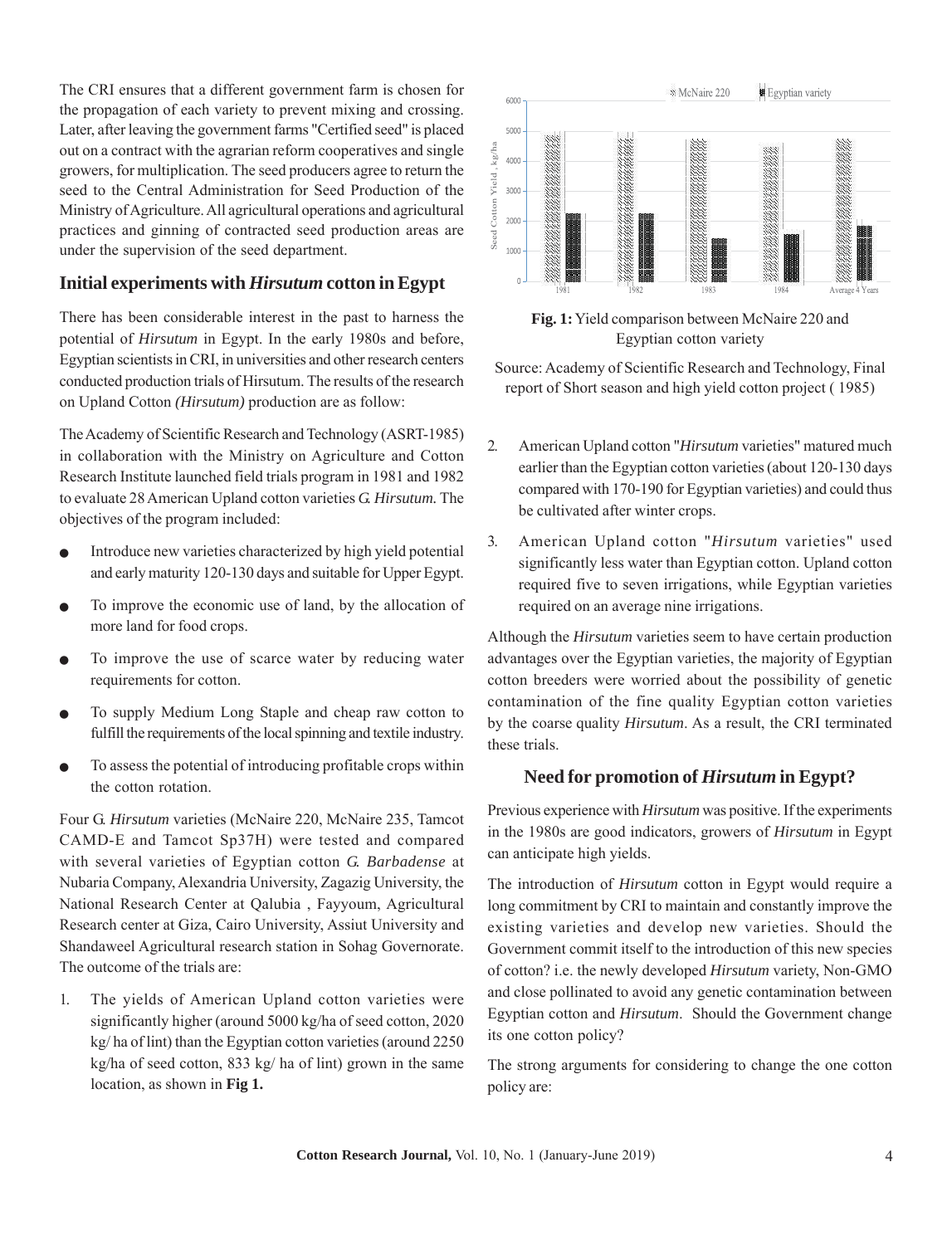First, the production of *Hirsutum* varieties in the country will assist the GOE with its goal of restructuring the domestic cotton industry.

# **Greater participation in the international market**

As the leading agricultural subsector in Egypt, cotton provides the livelihoods of hundreds of thousands of farm families. The cotton subsector, including production, trading, ginning, spinning, textile manufacturing, oil extraction, and livestock feed manufacturing is the leading employer in the country.

The unique yarns and fabric made from Egyptian cotton are suitable for the highest quality cloth and garments. These fabrics are mainly in demand in niche markets in the USA, Europe, and the Far East. For many years, Egypt had a large market share of the international market for extra fine cotton lint and fabrics. Yet, in recent years, the market share worldwide in this category has decreased for a number of reasons **(Table 1)**. Foremost among them, a decrease in the area devoted to Egyptian cotton due to the relative profitability of competing crops in the farming system, and an increase in the share of locally grown cotton, which are utilized in the local textile manufacturing industry and GOE policy.

At the same time, the production of Egyptian cotton has declined in the last 25 years. The market for this extra fine cotton has diminished. The trend in the world and Egyptian market for cotton is towards increased utilization of shorter staple cotton. Spinning technologies have improved such that shorter staple cotton is sufficient for the production of relatively fine fabrics. In addition, the demand worldwide for fine fabrics has declined as consumer preferences have shifted towards clothes requiring denim and casual fabrics.

Government officials interviewed for this study stated repeatedly that heretofore *Hirsutum* has not been produced in Egypt because of the risk of genetic contamination of local *Barbadense*. Yet, all other major *Barbadense* producing and exporting countries grow

large area of *Hirsutum* **(Table 2 & 3)**. In 2019, The United States, for example, produces more than 4.0 M Tons of *Hirsutum*. *Barbadense* accounts for only 5 percent of total US cotton production and the same holds true for India, China, Tajikistan, and other countries as well.

Moreover, trade statistics also reveal that even though a large portion of Egyptian cotton *Barbadense* is exported, and the local textile industry depends on imported medium staple cotton. **Fig. 3** illustrates the area of cotton production in Upper Egypt is diminished, it was equipped 18.9% of total area of cotton production in 2004/2005 season and reached to 7.5% in 2020/2021.

*Hirsutum* cotton is demanded in Egypt and around the world for the production of home textile. At present, Egypt imports large amounts of medium staple cotton and cotton yarns **Fig. 4**. **Table 4** depict the trade balance for textile in Egypt.

With proper regulations regarding cultivation of these two types of cotton, Egypt should be able to produce and profit by both types of cotton. Local production of American Upland cotton in Upper Egypt will be spun into coarse and medium yarn counts and substitute imported raw Upland cotton and yarns, while Egyptian long and extra-long staple in North Delta will be used for the production of fine yarns and fabrics for export. This will also allow the Upper Egypt farmers to grow cotton with improved production, and cater to the needs of the industries which depends on Upland cotton, reduce the dependence of the imports of the shorter staple cotton and also, allow the country to export greater amount of Egyptian cotton lint, and ensure stability to those exports. The area of Egyptian extra fine cotton production in the delta region will be maintained and focus on increasing production more than the current situation.

## **Conclusion: The Road ahead**

1. The data currently available on *Hirsutum* cultivation in Egypt indicate a strong possibility that this species of cotton would be profitable in Upper Egypt.

| Year                                         | <b>Global Cotton</b><br><b>Production</b><br>(In Million tonnes) | <b>World ELS</b><br><b>Production</b><br>(In Million Tonnes) | <b>Share of ELS</b><br>in<br><b>Total Cotton, %</b> |
|----------------------------------------------|------------------------------------------------------------------|--------------------------------------------------------------|-----------------------------------------------------|
| 1981-82                                      | 14.99                                                            | 0.961                                                        | 6.40                                                |
| 1991-92                                      | 20.68                                                            | 0.893                                                        | 4.30                                                |
| 2001-02                                      | 21.67                                                            | 0.769                                                        | 3.50                                                |
| 2017-18                                      | 25.97                                                            | 0.422                                                        | 1.62                                                |
| $2019-20$ (Projected)                        | 26.75                                                            | 0.41                                                         | 1.54                                                |
| Percentage Change in 2019-20<br>from 1981-82 | 1.78%                                                            | $-0.53%$                                                     |                                                     |

**Table 1 :** Global Production and Share of Extra Fine Cotton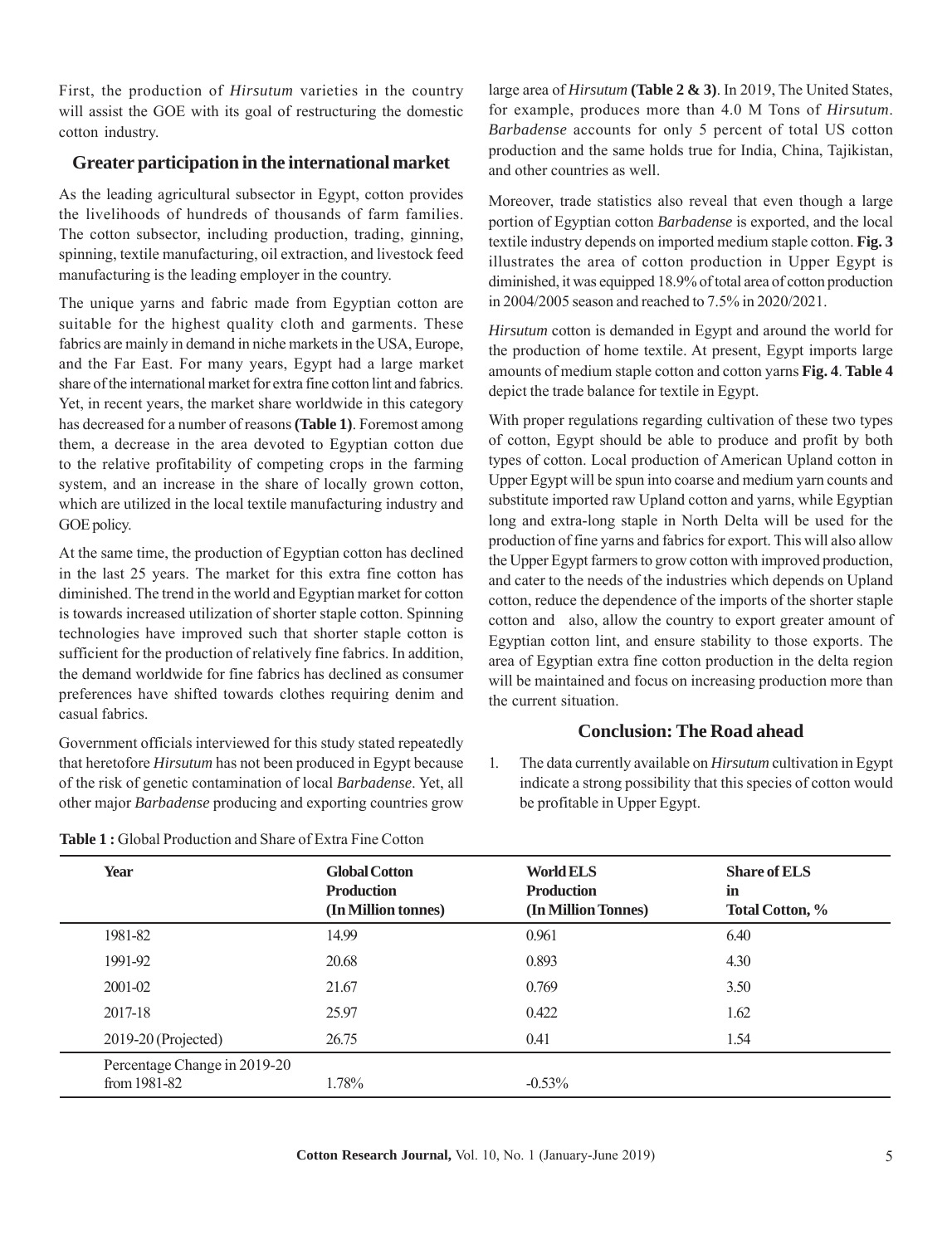| <b>Country</b>         | <b>LS Cotton Production, Tonnes</b> |            |            |            |             |             |
|------------------------|-------------------------------------|------------|------------|------------|-------------|-------------|
|                        | 2015/16                             | 2016/17    | 2017/18    | 2018/19    | 2019/20 (P) | 2020/21 (P) |
| <b>USA</b>             | 94,275                              | 127,369    | 152,407    | 174,000    | 149,000     | 124,000     |
| <b>Egypt</b>           | 47,620                              | 38,018     | 70,403     | 109,559    | 67,600      | 50,000      |
| <b>Sudan</b>           | 450                                 | 1,000      | 6,000      | 1,000      | 1,000       | 1,000       |
| <b>Uzbekistan</b>      | 1,000                               | 1,000      | 2,000      | 3,000      | 5,000       | 10,000      |
| <b>Tajikistan</b>      | 500                                 | 750        | 1,500      | 1,000      | 1,000       | $\theta$    |
| <b>Turkmenistan</b>    | 22,500                              | 22,500     | 26,000     | 15,000     | 21,000      | 20,000      |
| <b>India</b>           | 94,350                              | 90,000     | 96,900     | 100,000    | 90,000      | 90,000      |
| Peru                   | 12,500                              | 12,000     | 5,000      | 5,000      | 5,000       | 4,000       |
| <b>China</b>           | 122,000                             | 127,000    | 70,000     | 80,000     | 60,000      | 40,000      |
| <b>Israel</b>          | 16,000                              | 13,000     | 12,000     | 9,000      | 7,800       | 7,950       |
| <b>Spain</b>           | 4,850                               | 5,350      | 4,000      | 5,500      | 4,000       | 4,000       |
| <b>Total LS Cotton</b> | 416,045                             | 437,987    | 446,210    | 503,059    | 411,400     | 350,950     |
| **WORLD TOTAL          | 21,476,000                          | 23,075,000 | 26,750,000 | 25,730,000 | 26,256,000  | 24,950,000  |

**Table 2 :** World Long Staple (LS) Cotton Production (2015-21)

*\*Cotlook different issues, \*\* ICAC, Cotton Update, P- Projected*

# **Table 3:** World LS cotton Consumption (2015-21)

| <b>Country</b>         | <b>LS Cotton Consumption, Tonnes</b> |            |            |            |               |               |
|------------------------|--------------------------------------|------------|------------|------------|---------------|---------------|
|                        | 2015/16                              | 2016/17    | 2017/18    | 2018/19    | $2019/20$ (P) | $2020/21$ (P) |
| <b>India</b>           | 145,000                              | 155,000    | 155,000    | 195,000    | 160,000       | 175,000       |
| <b>China</b>           | 120,000                              | 140,000    | 150,000    | 140,000    | 110,000       | 115,000       |
| <b>Pakistan</b>        | 35,000                               | 36,000     | 38,000     | 37,000     | 32,000        | 35,000        |
| Egypt                  | 24,558                               | 24,954     | 25,000     | 15,000     | 12,000        | 13,000        |
| <b>United States</b>   | 5,443                                | 6,532      | 6,532      | 5,000      | 3,300         | 4,000         |
| <b>Bangladesh</b>      | 11,000                               | 12,000     | 12,000     | 12,000     | 10,000        | 11,000        |
| <b>Latin America</b>   | 13,650                               | 9,600      | 12,600     | 13,000     | 15,000        | 16,000        |
| Europe "Inc. Turkey"   | 25,800                               | 25,300     | 21,500     | 15,000     | 12,000        | 13,000        |
| <b>South East Asia</b> | 16,900                               | 19,650     | 26,150     | 21,000     | 17,000        | 18,500        |
| <b>Others</b>          | 2,000                                | 2,000      | 2,000      | 3,500      | 3,000         | 3,200         |
| <b>Total LS Cotton</b> | 399,351                              | 431,036    | 448,782    | 456,500    | 374,300       | 403,700       |
| **WORLD TOTAL          | 21,140,000                           | 24,790,000 | 26,270,000 | 25,990,000 | 22,670,000    | 24,310,000    |

*\*Cotlook different issues, \*\* ICAC, Cotton Update, P- Projected*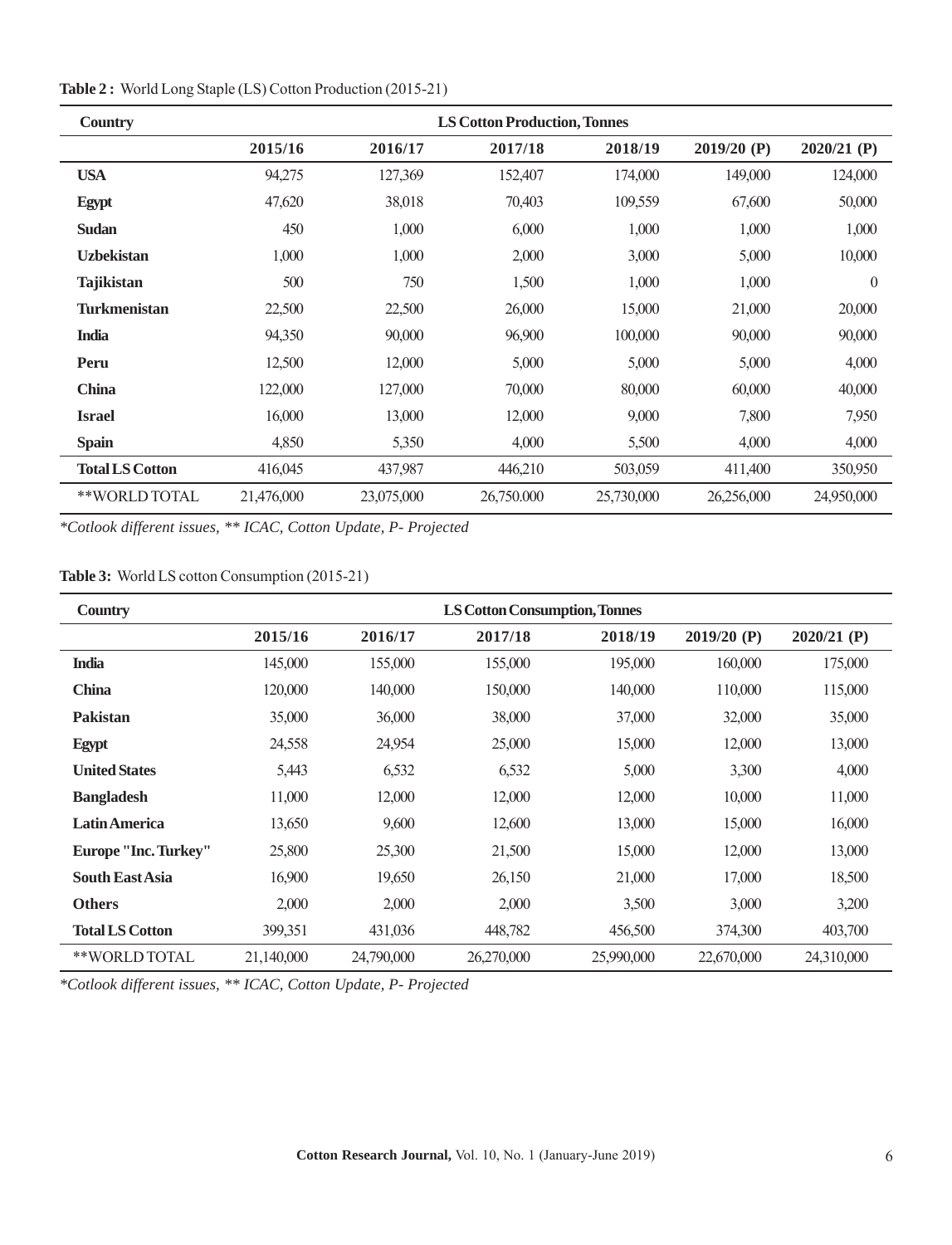





**Fig. 3:** Development of Egyptian ELS vs LS Area (in Percentage)



**Fig. 4 :** Imported cotton ('000 Tonnes)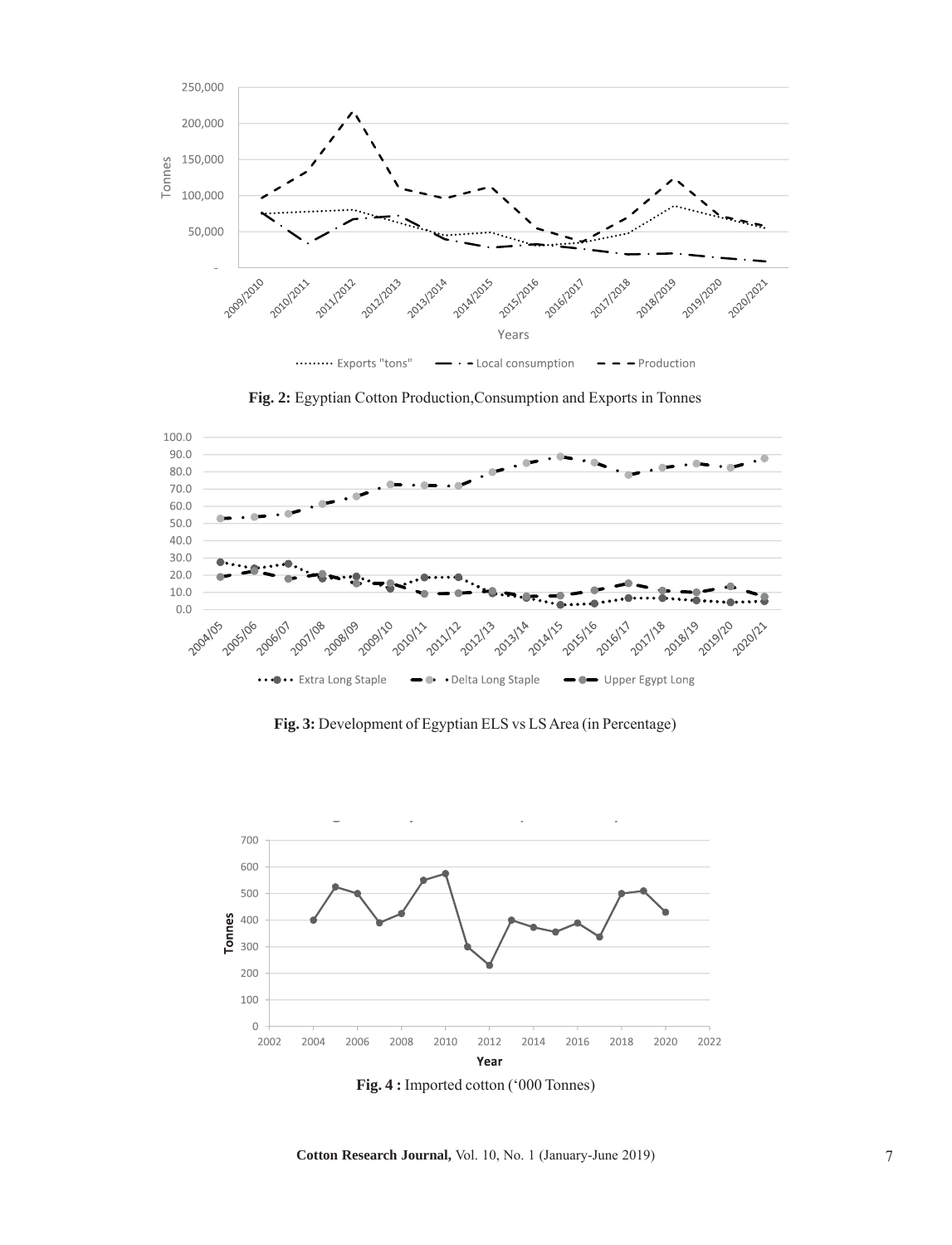|  |  | Table 4 : Egyptian Trade Balance of cotton products (in '000 US \$) |  |  |
|--|--|---------------------------------------------------------------------|--|--|
|--|--|---------------------------------------------------------------------|--|--|

| Code         | <b>Product label</b>                                                                                                | <b>Balance</b> in<br>value in 2015 | <b>Balance</b> in<br>value in 2016 | <b>Balance</b> in<br>value in 2017 | <b>Balance</b> in<br>value in 2018 | <b>Balance</b> in<br>value in 2019 | value in<br>2019 | <b>Imported</b><br>value in 2019 |
|--------------|---------------------------------------------------------------------------------------------------------------------|------------------------------------|------------------------------------|------------------------------------|------------------------------------|------------------------------------|------------------|----------------------------------|
| 5207         | Cotton yarn put<br>up for retail sale<br>(excluding sewing thread)                                                  | 29,252                             | 31,633                             | 20,723                             | 9,094                              | 6,658                              | 7,492            | 834                              |
| 5204         | Cotton sewing<br>thread, whether<br>or not put up for<br>retail sale                                                | 2,794                              | 4,404                              | 7,000                              | 3,459                              | 2,234                              | 3,496            | 1,262                            |
| 5203         | Cotton, carded<br>or combed                                                                                         | $-3,846$                           | 1,495                              | 153                                | 54                                 | 261                                | 268              | 7                                |
| 5202         | Cotton waste, incl.<br>yarn waste and<br>garnetted stock                                                            | 1,208                              | $-1,329$                           | 1,583                              | 891                                | 48                                 | 660              | 612                              |
| 5208         | Woven fabrics of<br>cotton, containing<br>$>= 85\%$ cotton by<br>weight and weighing<br>$\leq$ 200 g/m <sup>2</sup> | 32,422                             | 23,737                             | 24,948                             | 23,865                             | $-1,057$                           | 36,179           | 37,236                           |
| 5210         | Woven fabrics of<br>cotton, containing<br>predominantly, but<br>$< 85\%$ cotton by<br>weight, mixed principally     | $-7,388$                           | $-5,769$                           | $-5,192$                           | $-7,308$                           | $-1,613$                           | 2,263            | 3,876                            |
| 5206         | Cotton yarn<br>containing<br>predominantly,<br>but $\leq 85\%$ cotton by<br>weight (excluding<br>sewing thread and  | $-10,874$                          | $-8,712$                           | $-12,955$                          | $-10,045$                          | $-6,497$                           | 1,026            | 7,523                            |
| 5212         | Woven fabrics of<br>cotton, containing<br>predominantly,<br>but $\leq 85\%$ cotton by<br>weight, other than those   | $-21,692$                          | $-15,351$                          | $-17,507$                          | $-25,787$                          | $-23,420$                          | 3,264            | 26,684                           |
| 5211         | Woven fabrics of<br>cotton, containing<br>predominantly,<br>but $\leq 85\%$ cotton by<br>weight, mixed principally  | $-26,302$                          | $-12,814$                          | $-40,765$                          | $-35,604$                          | $-37,576$                          | 1,434            | 39,010                           |
| 5201         | Cotton, neither<br>carded nor combed                                                                                | $-52,891$                          | $-75,605$                          | $-144, 173$                        | $-129,759$                         | $-68,228$                          | 168,057          | 236,285                          |
| 5209         | Woven fabrics<br>of cotton, containing<br>$>= 85\%$ cotton by<br>weight and<br>weighing $>$ 200 g/m <sup>2</sup>    | $-122,971$                         | $-64,467$                          | $-31,443$                          | $-147,562$                         | $-125,433$                         | 119,526          | 244,959                          |
| 5205         | Cotton yarn other<br>than sewing thread,<br>containing $>= 85%$<br>cotton by weight<br>(excluding that put          | $-35,122$                          | $-40,664$                          | $-56,061$                          | $-111,723$                         | $-163,819$                         | 127,966          | 291,785                          |
| <b>Total</b> | Source: (www.trademap.org)                                                                                          | 215,410                            | 163,442                            | 253,689                            | 430,425                            | 418,442                            | 471,631          | 890,073                          |